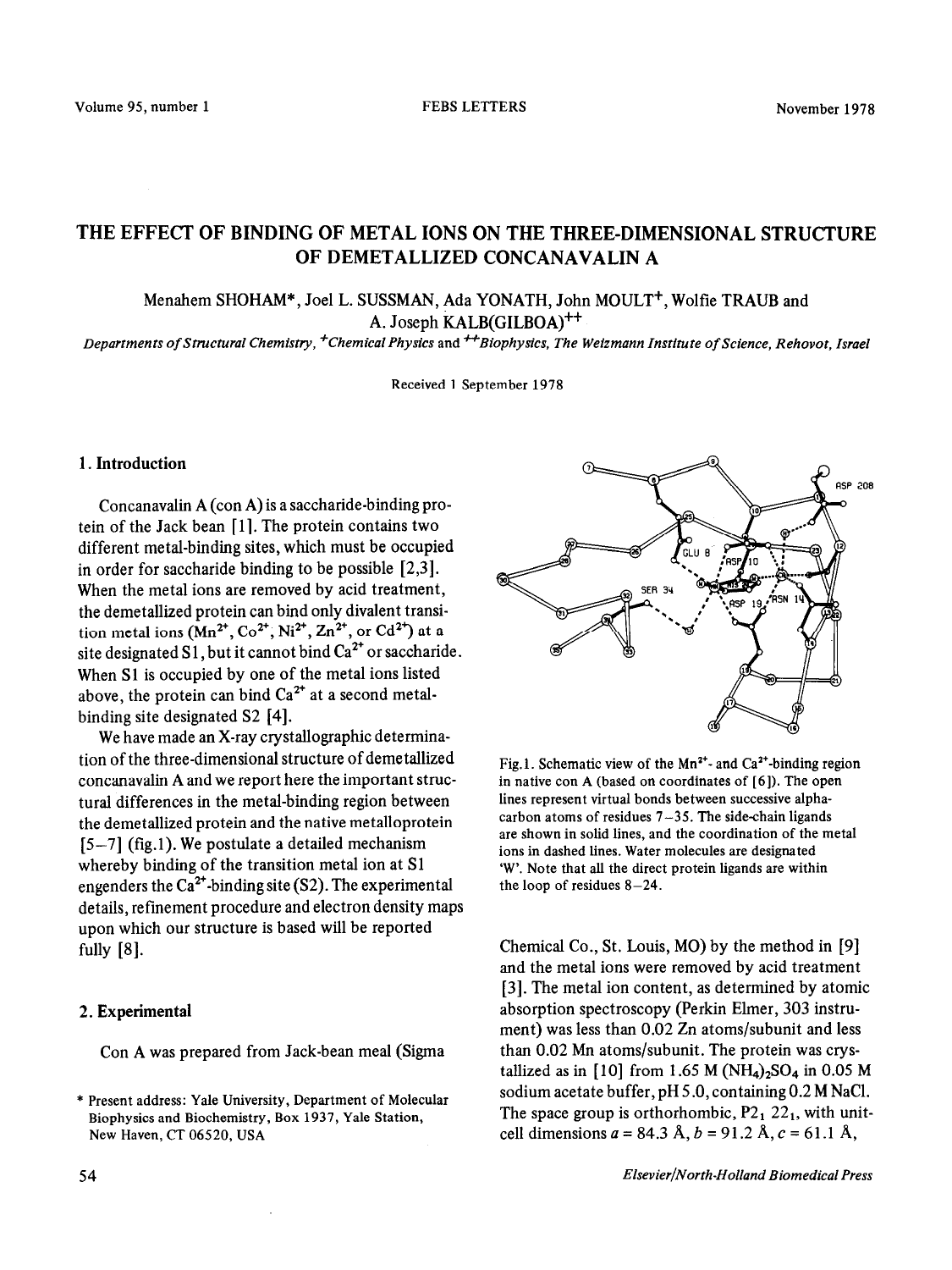and there are 2 protomers/asymmetric unit. Some 8000 unique reflections, extending to a resolution of 3.2 A, were measured on a CAD-3 automatic diffractometer, using Ni-filtered Cu K $\alpha$  radiation. Phases were determined by molecular replacement on the basis of published coordinates for native con A [6]. The resulting electron density map was difficult to interpret in the region of the metal-binding sites which suggested significant differences between the native and demetallized structures, particularly in that region. Systematic adjustment of the structure by means of the CORELS reciprocal space least-squares procedure [ 1 l] led to a clean and generally interpretable map and reduced the  $R$ -factor from 47 $-26\%$ .

## 3. Results

The structure of demetallized con A is generally very similar to that of native, metal-containing con A. However, there are several conformational differences, more clearly seen in protomer I, in the region of the metal ligands (see fig.2):

- 1. In the backbone loop of residues  $7-25$  there is a slight, yet consistent, closing up around the positions occupied by metal ions in the native form.
- 2. The carboxyl group of Asp 19 is  $\sim$  2 Å further away from the calcium site, but  $\sim$ 1.5 Å closer to a nitrogen atom of the imidazole ring of His 24.
- 3. The side chain of Glu 8, beyond the  $\gamma$ -carbon atom, is invisible in the electron density map, probably because of dynamic disorder.

These changes are also observed for protomer II except that Asp 19 is not shifted further away from the calcium position, but only gets closer to His 24. This difference between protomers I and II appears to be caused by packing constraints (see [S]).

#### 4. Discussion

The positions of Asp 10, Asp 19 and His 24 suggest an explanation for the inability of the demetallized protein to bind  $Ca<sup>2+</sup>$ . In the native protein, the transition metal ion in Sl is complexed to carboxyl oxygens from Glu 8, Asp 10 and Asp 19 and to a nitrogen from the imidazole ring of His 24 (fig.1). The carboxyl residues of Asp 10 and Asp 19 constitute bridges between the transition-metal ion of Sl and  $Ca<sup>2+</sup>$  of S2. The large separation between the carboxyl of Asp 19 and that of Asp 10 in the demetallized protein, as seen in fig.2, renders this pair of potential  $Ca^{2+}$ ligands ineffective. Evidently, a single carboxyl ligand is insufficient to create a specific  $Ca<sup>2+</sup>$ -binding site, as there are indeed many isolated carboxyl groups on the surface of concanavalin A and in other proteins which do not bind  $Ca<sup>2+</sup>$  ions appreciably or specifically. Asp 19 appears to be held in an unfavorable position for ligand pairing with Asp 10 by virtue of a saltbridge with His 24. Such an interaction would be favored at pH 5 since the imidazole ring would be positively charged and the carboxyl group negatively charged. Binding of a metal ion at Sl deprotonates the histidine [ 121. Consequently, the salt-bridge with



Fig.2. Stereo representation of residues 7-35 in demetallized and native con A viewed down the z-axis. The backbone is represented by virtual bonds between successive alpha-carbons. Details are shown of ligands which participate in metal binding, including the carbonyl group of Tyr 12 and side chains of Glu 8, Asp 10, Asn 14, Asp 19, His 24 and Ser 34. Flexible parts are shown in dashed lines. Protomer I (solid lines) and native (open lines).